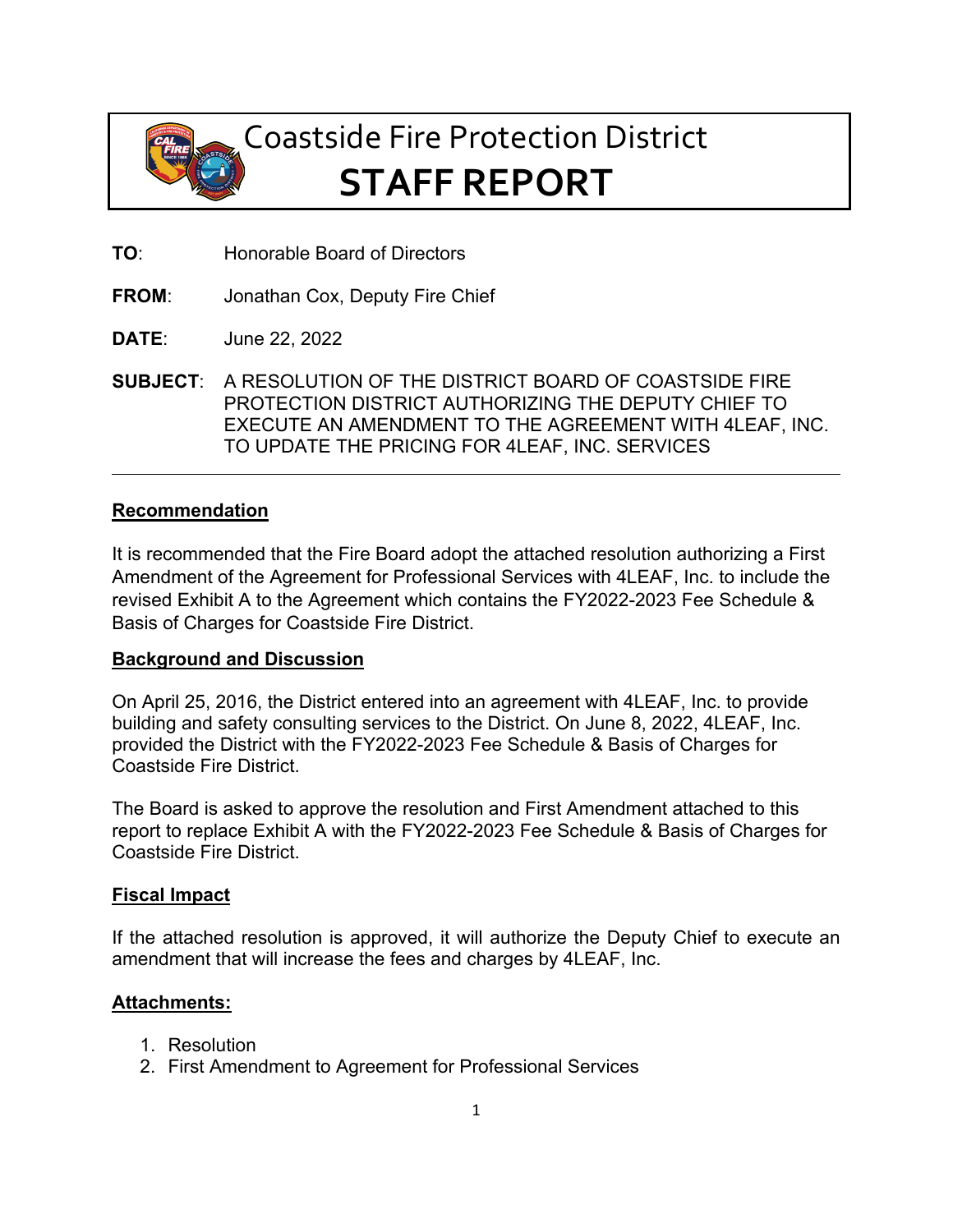## **RESOLUTION NO. 2022-47**

## **A RESOLUTION OF THE DISTRICT BOARD OF COASTSIDE FIRE PROTECTION DISTRICT AUTHORIZING THE DEPUTY CHIEF TO EXECUTE A FIRST AMENDMENT TO THE AGREEMENT WITH 4LEAF, INC.**

WHEREAS, on April 25, 2016, the District entered into an agreement with 4LEAF, Inc. to provide building and safety consulting services to the District; and

WHEREAS, on June 8, 2022, 4LEAF, Inc. provided the District with the FY2022- 2023 Fee Schedule & Basis of Charges for Coastside Fire District; and

WHEREAS, District Staff recommends that Exhibit A of the Agreement be replaced with the FY2022-2023 Fee Schedule & Basis of Charges for Coastside Fire District.

NOW, THEREFORE, BE IT RESOLVED, by the Fire Board of the Coastside Fire Protection District that the Deputy Chief is authorized to execute the attached FIRST AMENDMENT TO AGREEMENT FOR PROFESSIONAL SERVICES WITH 4LEAF, INC. on behalf of the District.

PASSED AND ADOPTED as a Resolution of the Coastside Fire Protection District at the regular meeting held on the 22nd day of June 2022, by the following vote:

AYES: NOES: ABSENT: ABSTAIN:

Gary Burke, Board President

\_\_\_\_\_\_\_\_\_\_\_\_\_\_\_\_\_\_\_\_\_\_\_\_\_\_\_\_\_\_\_\_\_\_\_

ATTEST:

 $\_$ Deputy Chief Jonathan Cox, District Secretary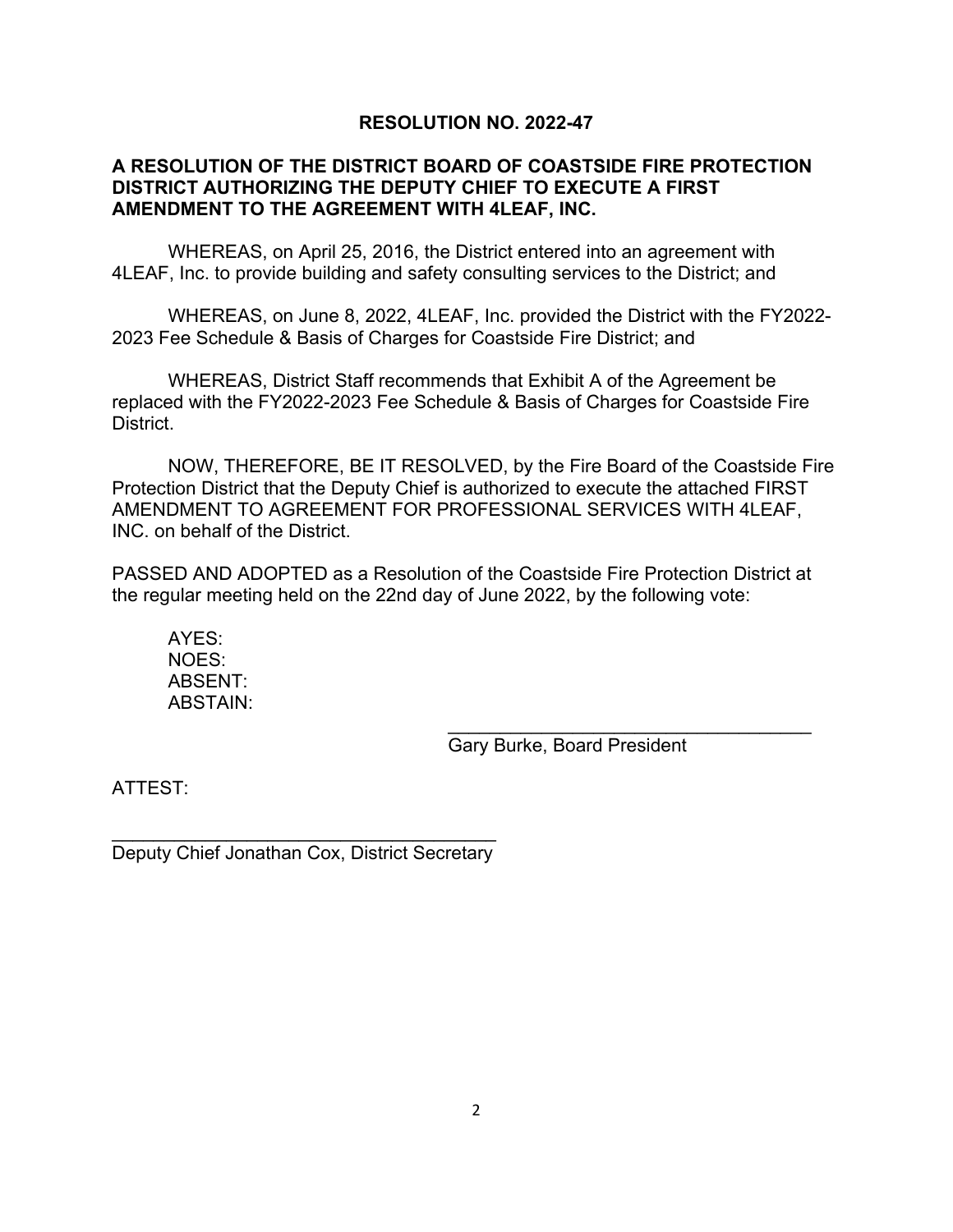## FIRST AMENDMENT TO AGREEMENT FOR PROFESSIONAL SERVICES WITH 4LEAF, INC.

This document constitutes the First Amendment to the Agreement for Professional Services entered into as of the 25<sup>th</sup> day of April, 2016 by and between the Coastside Fire Protection District ("DISTRICT") and 4LEAF, Inc. ("CONSULTANT").

## RECITALS

This First Amendment is entered into with reference to the following facts and circumstances:

A. CONSULTANT has provided DISTRICT with FY2022-2023 Fee Schedule & Basis of Charges for Coastside Fire District.

B. Pursuant to Paragraph 3 of the April 25, 2016 Agreement, CONSULTANT was reimbursed based on the 2016 Fee Schedule & Basis of Charges.

C. CONSULTANT has provided the updated Exhibit A to reflect FY2022-2023 pricing.

Based upon the foregoing Recitals the DISTRICT and CONSULTANT agree to the following terms:

1. Exhibit A, "2016 Fee Schedule & Basis of Charges," shall be replaced with "FY2022-2023 Fee Schedule & Basis of Charges for Coastside Fire District."

D. All other terms and conditions of the Agreement shall remain in force and effect.

IN WITNESS WHEREOF, the parties hereto have caused this First Amendment to be executed on the date first above written by their respective officers duly authorized in that behalf.

## COASTSIDE FIRE PROTECTION DISTRICT

Dated: \_\_\_\_\_\_\_\_\_\_\_\_\_\_\_\_\_\_\_\_\_\_\_\_\_\_\_\_\_\_\_\_\_

Jonathan Cox, Deputy Chief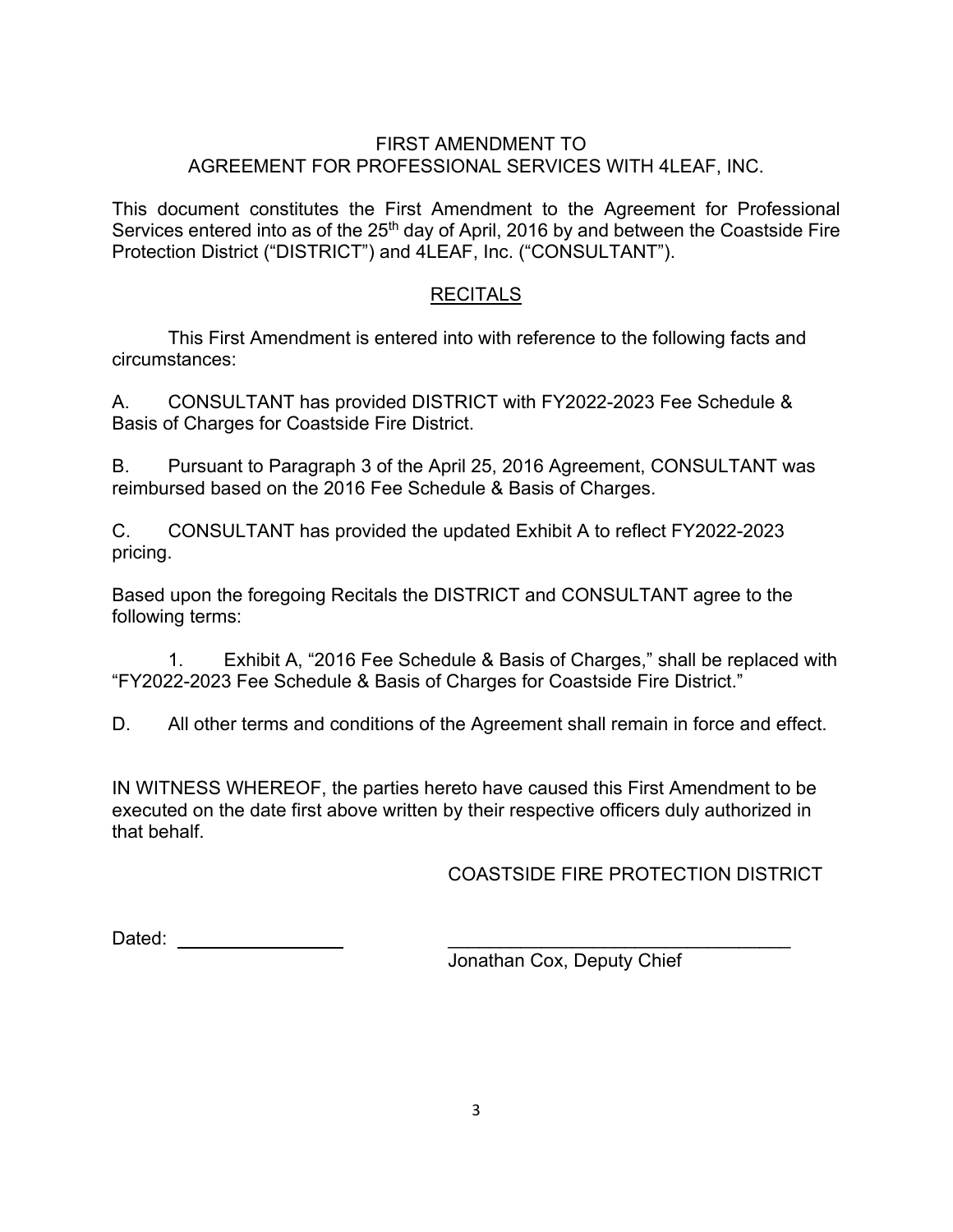## CONSULTANT

Dated:

Kevin Duggan, President 4LEAF, Inc.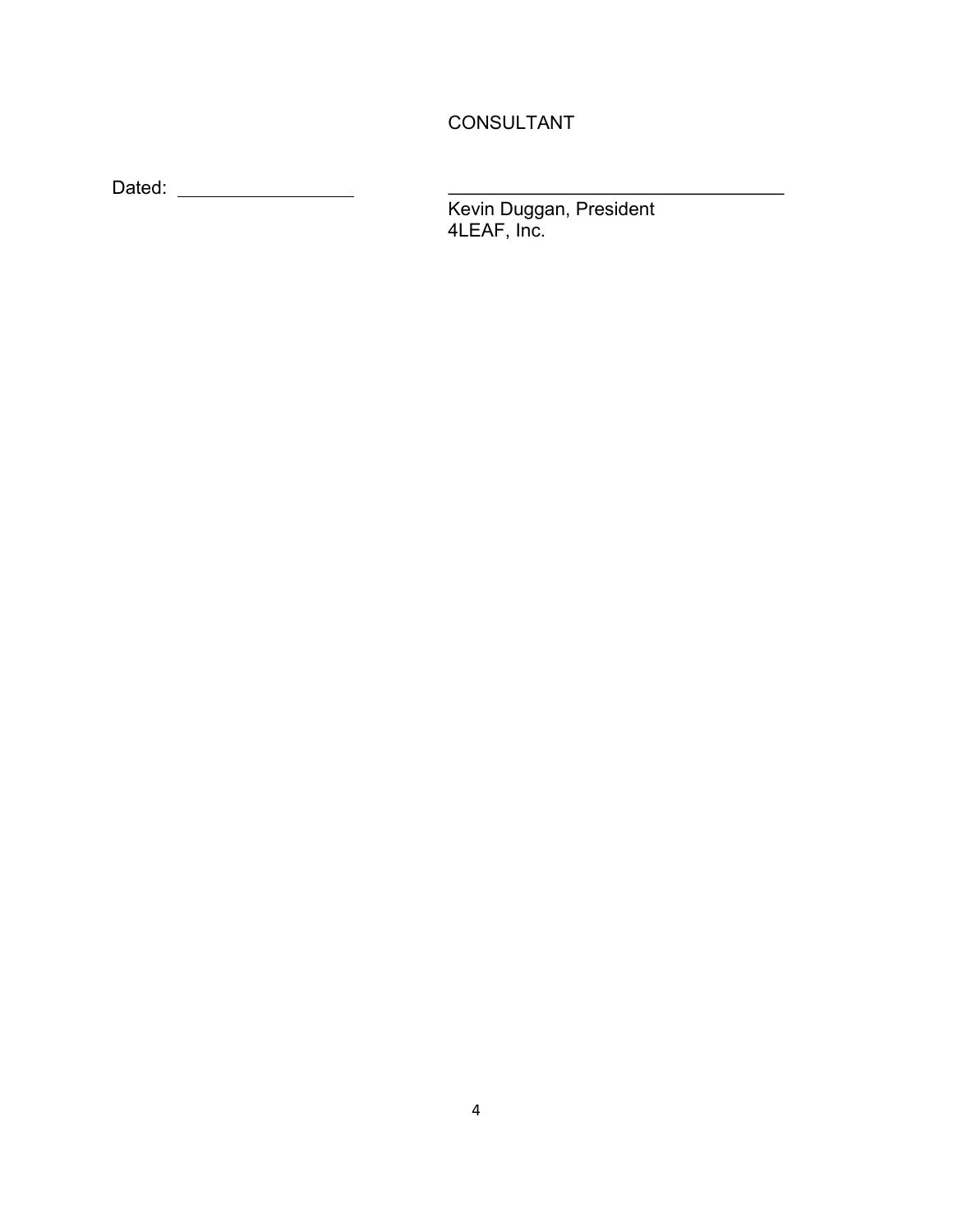EXHIBIT A FY2022-2023 Fee Schedule & Basis of Charges for Coastside Fire District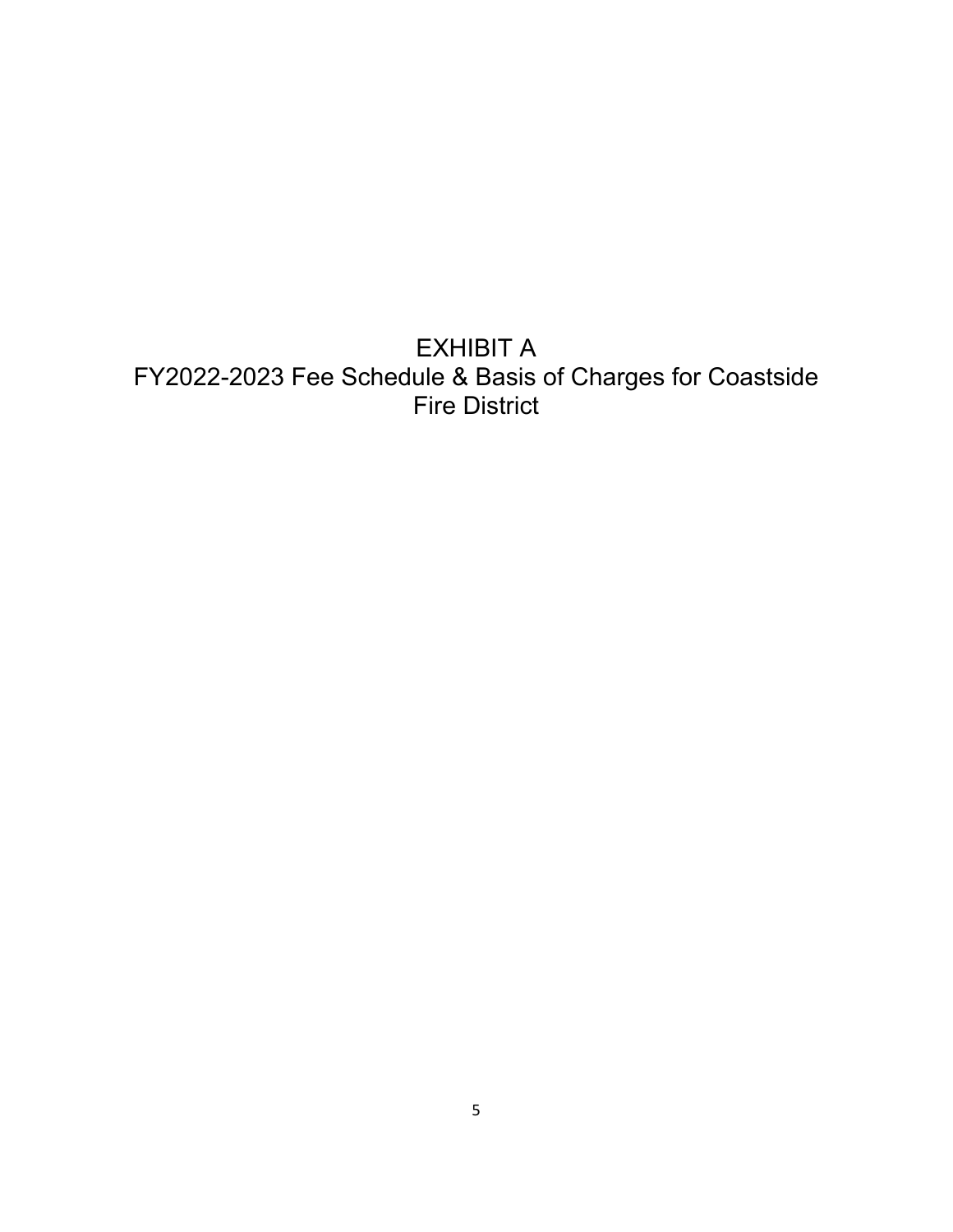

## **FY2022-2023 FEE SCHEDULE & BASIS OF CHARGES**

## **For Coastside Fire District**

## **All Rates are Subject to Basis of Charges**

### **Project/Construction Management Services\***

#### **Inspection Services\***

#### **Engineering Services\***

## **Administrative Services\***

| *Min \$10.000 |
|---------------|

*\*All Fees Subject to Basis of Charges*

## **BASIS OF CHARGES**

Rates are inclusive of "tools of the trade" such as forms, telephones, and consumables.

- All invoicing will be submitted monthly.
- Work is subject to 4-hour minimum charges unless stated otherwise. Services billed in 4-hour increments.
- 4LEAF assumes that these rates reflect the FY2022-2023 contract period. 3% escalation for FY2023-2024 and FY2024-2025 is negotiable per market conditions.
- Overtime and Premium time will be charged as follows:
	- *Regular time (work begun after 5AM or before 4PM) 1x hourly rate*
	- *Night Time (work begun after 4PM or before 5AM) 1.125x hourly rate*